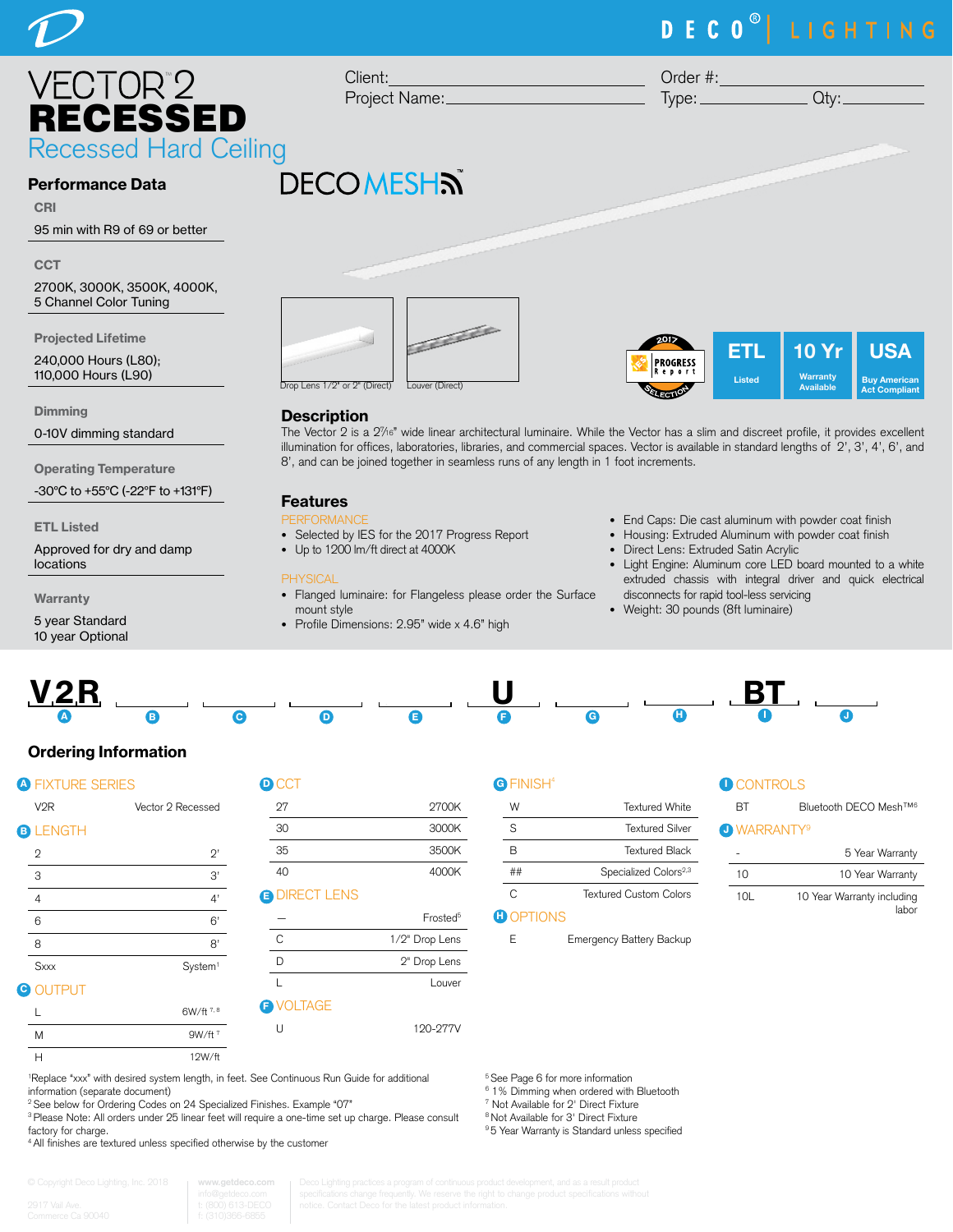# $\mathbb{R}$  **RECESSED** Recessed Hard Ceiling

# \*Digitize your light.

### **Dimensions**



# 2.944"

## Specialized Colors

| A-Classic |    |                  |           |  |  |
|-----------|----|------------------|-----------|--|--|
|           | 01 | Natural Aluminum | RAL #7035 |  |  |
|           |    |                  |           |  |  |
|           | 02 | Silver Bullet    | RAL #7038 |  |  |
|           |    |                  |           |  |  |
|           | 03 | Raven            | RAL #9005 |  |  |
|           |    |                  |           |  |  |
|           | 04 | Crystal White    | RAL #9010 |  |  |
|           |    |                  |           |  |  |
|           | 05 | Macademia        | RAL #9003 |  |  |
|           |    |                  |           |  |  |
|           | 06 | Hampden          | RAL #9001 |  |  |
|           |    |                  |           |  |  |
|           | 07 | London           | RAL #7044 |  |  |

Please Note: All orders under 25 linear feet will require a one-time set up charge. Please consult factory for charge.

| B-Urban |    |                 |           |  |  |  |
|---------|----|-----------------|-----------|--|--|--|
|         | 08 | Urban Native    | RAL #8025 |  |  |  |
|         |    |                 |           |  |  |  |
|         | 09 | Military Green  | RAL #6011 |  |  |  |
|         |    |                 |           |  |  |  |
|         | 10 | Carmin          | RAL #8028 |  |  |  |
|         |    |                 |           |  |  |  |
|         | 11 | Chocolate Spice | RAL #8017 |  |  |  |
|         |    |                 |           |  |  |  |
|         | 12 | Asher Grey      | RAL #7004 |  |  |  |
|         |    |                 |           |  |  |  |
|         | 13 | Tech Grey       | RAL #7016 |  |  |  |
|         |    |                 |           |  |  |  |
|         | 14 | Slate           | RAL #7031 |  |  |  |
|         |    |                 |           |  |  |  |
|         | 15 | Mason           | RAL #7039 |  |  |  |

| X,             | 24.89" | 36.89" | 48.89" | 72.89" | 96.89" |
|----------------|--------|--------|--------|--------|--------|
| $\mathsf{X}_2$ | 25.46" | 37.46" | 49.46" | 73.46" | 97.46" |

| C-Fresh |                |               |  |  |  |
|---------|----------------|---------------|--|--|--|
| 16      |                | RAI #4006     |  |  |  |
|         |                |               |  |  |  |
| 17      | Sangria Sunset | RAI #2004     |  |  |  |
|         |                |               |  |  |  |
| 18      | Deep Pink      | RAI #4010     |  |  |  |
|         |                |               |  |  |  |
| 19      | Ruby Red       | RAL #3027     |  |  |  |
|         |                |               |  |  |  |
| 20      | Island Skye    | RAI #6027     |  |  |  |
|         |                |               |  |  |  |
| 21      | Sophia         | RAI #5015     |  |  |  |
|         |                |               |  |  |  |
| 22      | Antique Spring | RAI #6019     |  |  |  |
|         |                |               |  |  |  |
| 23      | Daisy          | RAI #1018     |  |  |  |
|         |                |               |  |  |  |
| 24      | Gun Metal      | RAI #7024     |  |  |  |
|         |                | Violet Dreams |  |  |  |

# **Photometrics**



© Copyright Deco Lighting, Inc. 2018

2917 Vail Ave. Commerce Ca 90040

info@getdeco.com t: (800) 613-DECO f: (310)366-6855 **www.getdeco.com** Deco Lighting practices a program of continuous product development, and as a result product specifications change frequently. We reserve the right to change product specifications without notice. Contact Deco for the latest product information.

DECO<sup>®</sup> LIGHTING